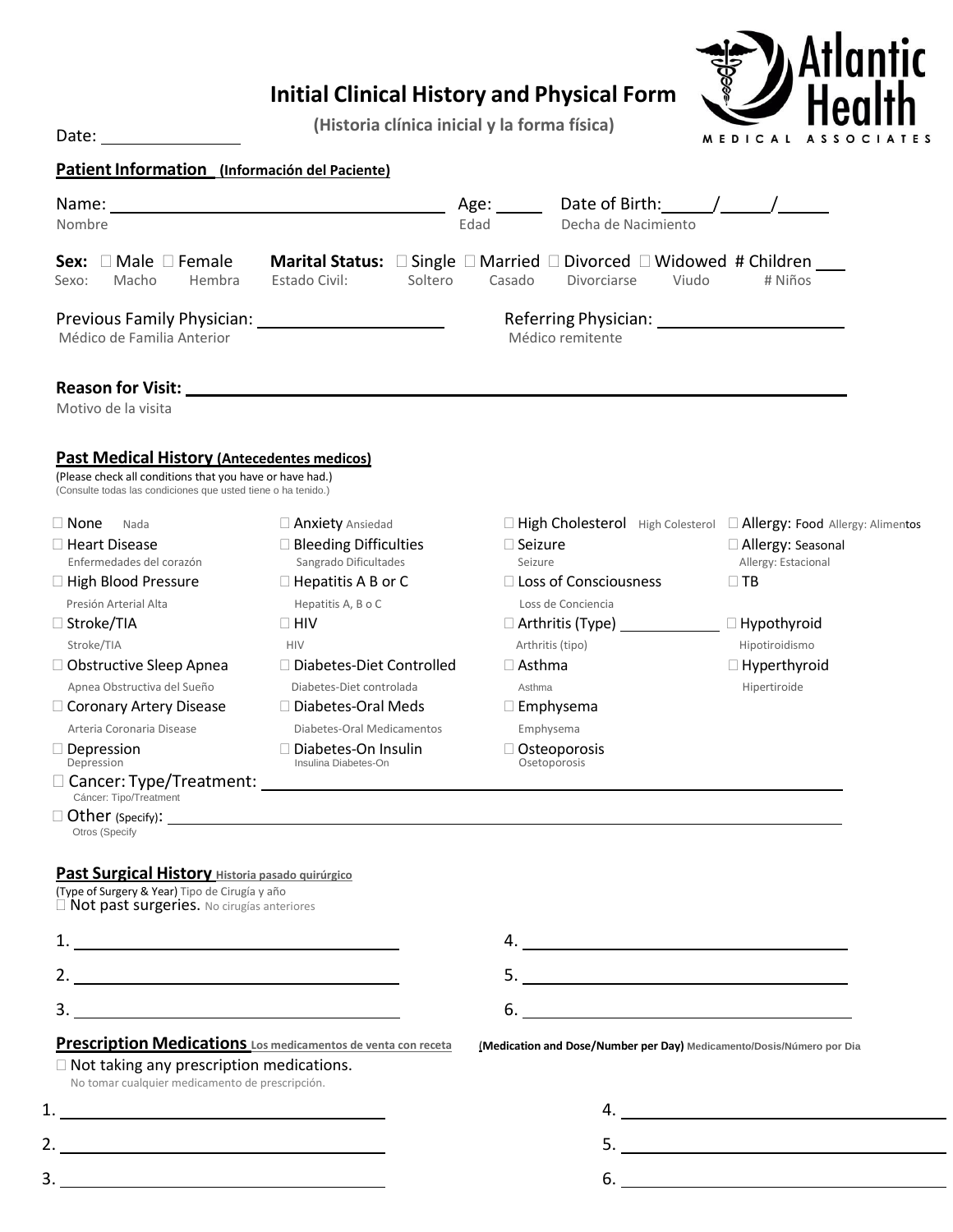#### Patient Name: 1997

(Nombre del Paciente)



| $\Box$ Not taking any non-prescription medications.<br>No tomar cualquier medicamento sin receta.                                                                                                                                                                     |                                                                                                                                                                                                                                                                 |                                                                                                                                                                                                                                                                         |                                                                                                                                                                | $\Box$ No known drug allergies (ex. Latex, Tape)<br>No alergias a medicamentos conocidas (por ejemplo, látex, cinta)                |  |
|-----------------------------------------------------------------------------------------------------------------------------------------------------------------------------------------------------------------------------------------------------------------------|-----------------------------------------------------------------------------------------------------------------------------------------------------------------------------------------------------------------------------------------------------------------|-------------------------------------------------------------------------------------------------------------------------------------------------------------------------------------------------------------------------------------------------------------------------|----------------------------------------------------------------------------------------------------------------------------------------------------------------|-------------------------------------------------------------------------------------------------------------------------------------|--|
|                                                                                                                                                                                                                                                                       |                                                                                                                                                                                                                                                                 | 2.                                                                                                                                                                                                                                                                      |                                                                                                                                                                |                                                                                                                                     |  |
| 2. $\overline{\phantom{a}}$                                                                                                                                                                                                                                           |                                                                                                                                                                                                                                                                 |                                                                                                                                                                                                                                                                         |                                                                                                                                                                |                                                                                                                                     |  |
|                                                                                                                                                                                                                                                                       |                                                                                                                                                                                                                                                                 | 3.                                                                                                                                                                                                                                                                      |                                                                                                                                                                |                                                                                                                                     |  |
| <b>Social History</b> (Historia Social)<br>Please check the appropriate listings (Por favor, compruebe las listas)                                                                                                                                                    |                                                                                                                                                                                                                                                                 |                                                                                                                                                                                                                                                                         |                                                                                                                                                                |                                                                                                                                     |  |
| <b>Tobacco Use</b><br>$\Box$ Never (Nunca)<br>(Salir/Cuando)<br>□ Cigarettes/Pack per Day? ____<br>(Cigarrillos/Paquete al día)<br>□ Pipe (Canalizar)<br>Cigars (Cigarro)<br>□ Chewing Tobacco<br>(Masticar tabaco)<br>How many years? ____________<br>(Cuántos años) | <u>Alcohol Use</u><br>$\Box$ None (Nada)<br>□ Socially (Socialmente)<br>Daily (Diario)<br>□ Heavy (Pesadamente)<br>Have you ever been<br>treated for alcoholism?<br>(Alguna vez ha recibido<br>tratamiento por<br>alcoholism)<br>$\Box$ Yes (Si) $\Box$ No (No) | <b>Drug Use</b><br>$\square$ None (Nada)<br>□ Marijuana (Marihuana)<br>$\Box$ Amphetamines<br>(Anfetamina)<br>$\Box$ Other<br>(Otros)<br>Have you ever been<br>treated for drug use?<br>(Ha sido tratada para<br>el consumo de drogas<br>$\Box$ Yes (Si) $\Box$ No (No) | <u>Exercise</u><br>$\Box$ None (Nada)<br>$\Box$ 1-2x/week<br>(Semana)<br>□ 3-4x/week<br>(Semana)<br>□ 5-7x/week<br>(Semana)<br>Type: $\_\_$<br>(Mecanografiar) | <b>Caffeine Use</b><br>$\square$ None(Nada)<br>□ Occasional (Ocasional)<br>$\square$ Daily (Diario)<br>How much?<br>(Cuanto cuesta) |  |
| Education (Educación)                                                                                                                                                                                                                                                 | If yes, when?<br>(Si la respuesta es sí)                                                                                                                                                                                                                        | If yes, when? $\frac{1}{\sqrt{1-\frac{1}{2}}}$<br>(Si la respuesta es sí)                                                                                                                                                                                               |                                                                                                                                                                |                                                                                                                                     |  |
| Please check highest level (Por favor revise más alto nivel)                                                                                                                                                                                                          |                                                                                                                                                                                                                                                                 |                                                                                                                                                                                                                                                                         |                                                                                                                                                                |                                                                                                                                     |  |
| Grade School<br>Escuela Primaria                                                                                                                                                                                                                                      | $\Box$ High School<br>$\Box$ College<br>Escuela Secundaria<br>Colegio                                                                                                                                                                                           | □ Post Graduate<br>Posgrado                                                                                                                                                                                                                                             |                                                                                                                                                                |                                                                                                                                     |  |
| <b>Occupational History (Historia Laboral)</b>                                                                                                                                                                                                                        |                                                                                                                                                                                                                                                                 |                                                                                                                                                                                                                                                                         |                                                                                                                                                                |                                                                                                                                     |  |
| (Empleador)                                                                                                                                                                                                                                                           | (Título del trabajo)                                                                                                                                                                                                                                            |                                                                                                                                                                                                                                                                         |                                                                                                                                                                |                                                                                                                                     |  |
| Have you altered your job as a result of the problem you brought here today? $\square$ Yes (Si) $\square$ No (No)<br>(Ha cambiado su trabajo como resultado de un problema que se reunió en el día de hoy)                                                            |                                                                                                                                                                                                                                                                 |                                                                                                                                                                                                                                                                         |                                                                                                                                                                |                                                                                                                                     |  |
|                                                                                                                                                                                                                                                                       |                                                                                                                                                                                                                                                                 |                                                                                                                                                                                                                                                                         |                                                                                                                                                                |                                                                                                                                     |  |

(Si en estos momentos está fuera del trabajo como resultado del problema)